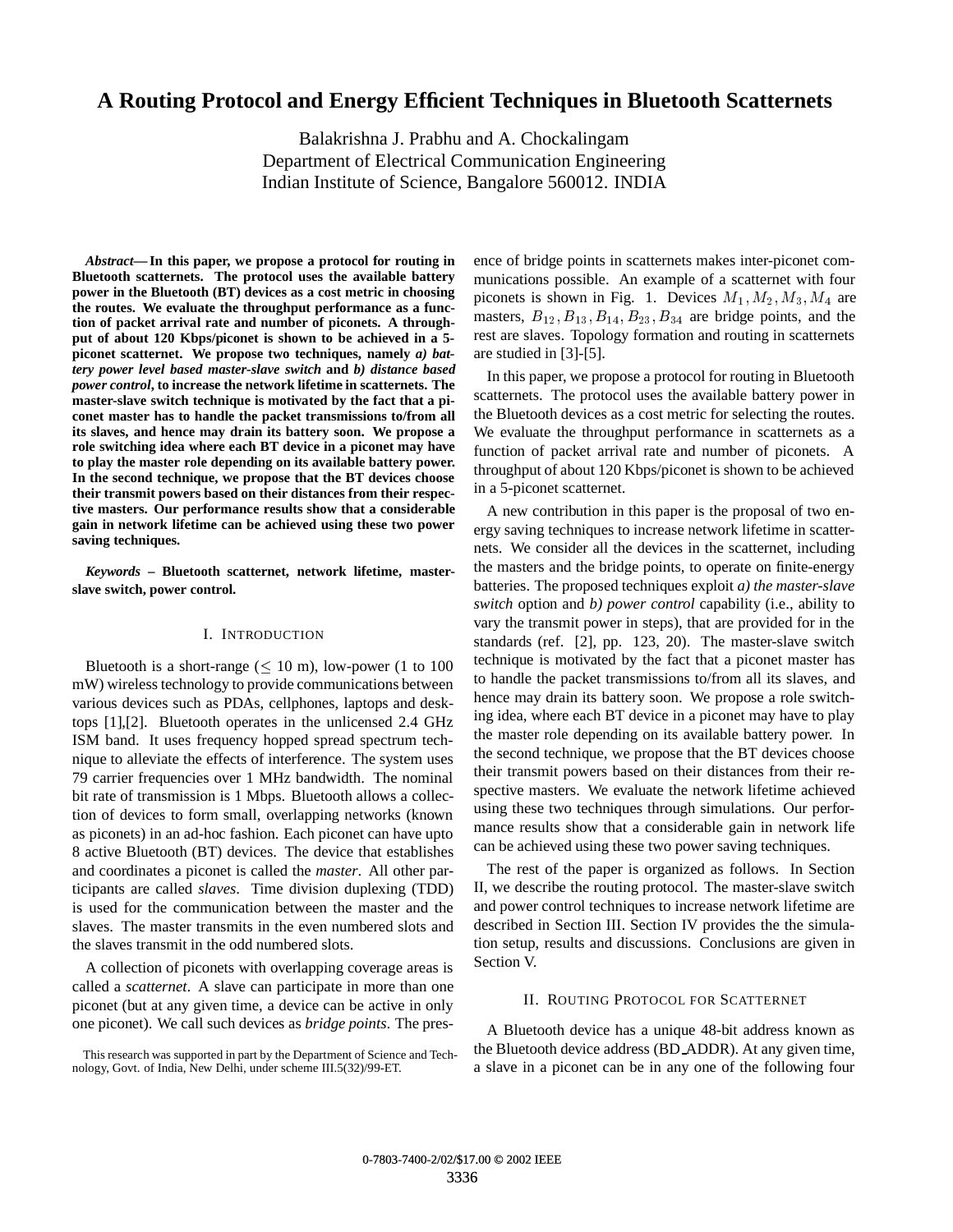

Fig. 1. An example of a Bluetooth scatternet with four piconets.

modes: *active mode*, *sniff mode*, *hold mode*, and *park mode*. In the active mode, a slave remains synchronized to its master and normal data transmission occurs between master and slave. The piconet master assigns a 3-bit Active Member address (AM ADDR) to each of its active slaves. The sniff mode is a low power mode in which a the duty cycle of the slave's listen activity is reduced. That is, the slave listens for transmissions only in sniff slots which are spaced at a time interval of T SNIFF (instead of listening every alternate slot as in the case of active mode). In the park mode, the slave does not participate in the piconet and releases its AM ADDR. It, however, remains synchronized to the master by periodically waking up and listening to the master transmissions.

An active slave can enter the hold mode for various reasons, including inquiring, paging, attending other piconets, etc. We allow the bridge points to operate in the hold mode to participate in different piconets to enable inter-piconet communication. Prior to entering the hold mode, the master and the bridge point agree upon the time duration the bridge point will remain in the hold mode. We refer to this time duration as HOLD TIME. After the HOLD TIME time interval, the bridge point once again comes back to active mode.

### *A. Routing Protocol*

We assume that a scatternet has been formed using a topology formation protocol, such as the one mentioned in [3],[4], and during the scatternet formation each piconet is given a unique piconet ID (PID). When a device wants to discover a route to another device in the scatternet, it sends a ROUTE REQ (route request) packet to its master. The master appends its PID and its available battery power level (cost field) to the request packet and forwards it to all the associated bridge points. Each bridge point will append its own BD ADDR and add its available battery power level to the cost field and forward the packet to all other piconets that it

| <b>BD_ADDR</b> | <b>Routing Vector</b>        |
|----------------|------------------------------|
| 13             | 1(P)                         |
|                | 1(P), 3(B)                   |
| 14             | 1(P), 3(B), 4(P)             |
| 5              | 1(P), 3(B), 4(P), 5(B)       |
| 15             | 1(P), 3(B), 4(P), 5(B), 3(P) |

TABLE I AN EXAMPLE OF ROUTE DISCOVERY

is associating with. This process continues until the request packet reaches the destination device. The destination may get multiple copies of the ROUTE REQ packet through different routing paths having different costs. The destination waits for a specified amount of time to get multiple copies of the ROUTE REQ packet through different paths. It then selects the path which has the maximum cost field (i.e., maximum cumulative battery power in the path). The destination then sends a ROUTE REP (route reply) packet to the source device. The ROUTE REP packet contains the selected route vector. Subsequent data packets flow from the source to destination will follow this chosen route.

Figure 1 shows an example scatternet with four piconets. The nodes with labels  $M_1, M_2, M_3$ , and  $M_4$  indicate the masters of the piconets which have been assigned PIDs 1, 2, 3, and 4, respectively. In Fig. 1, the number shown alongside each device is the device's BT device address. Consider a ROUTE REQ packet generated by the source device with BD ADDR=1 meant to find a route to the destination device with BD\_ADDR=9 in the piconet with PID=4. One of the paths taken by this packet is given in Table I. The entries in this Table are explained as follows. In each row of the Table, the routing vector field is shown as it will be when the packet leaves the device having BT device address, BD ADDR. For example, the device with BD ADDR=13 is the master of piconet with PID=1, and hence the master  $M_1$  adds its PID of 1 to the routing vector. This is shown in the first row of the Table. Next, the bridge point  $B_{14}$  with BD\_ADDR=3 appends its BD ADDR to the vector, as shown in the second row. This procedure continues until the ROUTE REQ packet reaches the destination. Note that the 'P' or 'B' inside the parenthesis () in the route vector indicates whether the address is a PID or BD ADDR. Also, note that the first and the last entries in the routing vector are always PIDs. However, the intermediate entries could be the BD ADDR of the bridge points in the route.

## III. ENERGY EFFICIENT TECHNIQUES

In this Section, we present two techniques which can save energy in BT devices and hence can improve network lifetime in scatternets. We define network lifetime as the time it takes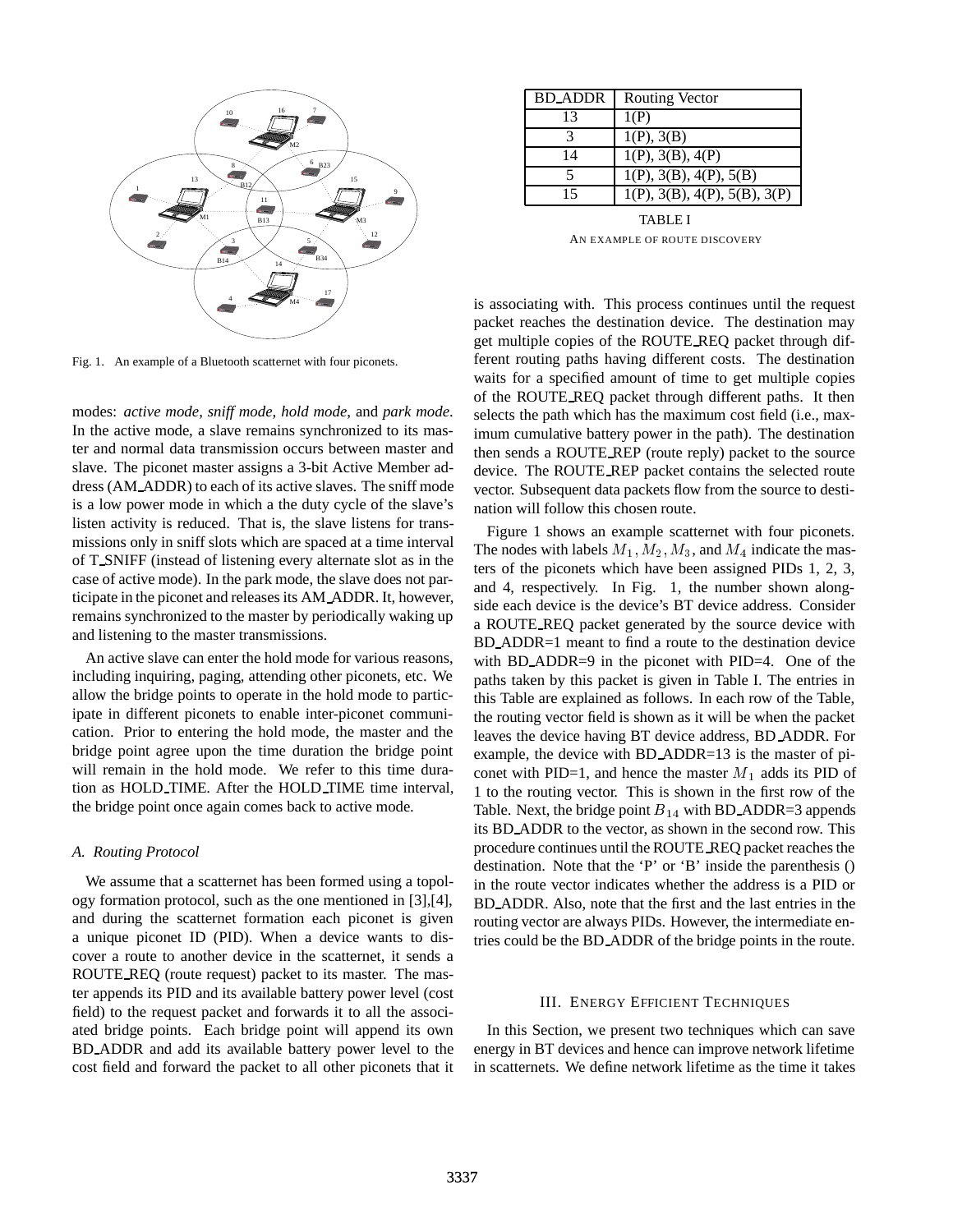till any BT device in the network exhausts all its battery power. We propose to use the master-slave switch option as well as the capability to control the transmit power in steps, which are provided for in the standard. We base the master-slave switch on the available battery power levels in the devices, and base the power control on the distance between the master and the slave.

#### *A. Battery Level Based Master-Slave Switch*

The master-slave switch technique is motivated by the fact that a piconet master has to handle the packet transmissions to/from all its slaves. If we consider all the devices in the scatternet, including the piconet masters, to operate on finiteenergy batteries, then the masters may drain their batteries sooner than the slaves. The slaves may have substantial residual battery energy after the master runs down its battery completely. In order to achieve a more uniform residual battery energy profile and to increase the network lifetime, we propose a role switching idea where each BT device in a piconet may have to play the master role depending on its available battery power. That is, a master in a piconet is dynamically chosen based on the available battery power.

The proposed available battery level based master-slave switch procedure is described as follows. The current master in a piconet periodically monitors its own as well its slaves' available battery power levels. If its own battery power is less than a fraction  $X$  ( $0 < X < 1$ ) of the maximum available battery power amongst its slaves, then it initiates a masterslave switch procedure with the slave having the maximum battery power, as described in [2] (ref. pp123). The slave then assumes the role of the master, and informs all the devices about the role switch. The new master then will start periodically checking for the master-slave switch criterion to be satisfied. When the criterion is satisfied another master-slave switch will occur. This process will continue. It is noted that a finite time gets elapsed in completing a master-slave switch. Frequent master-slave switches can thus degrade the system performance. In this study, we assume that all the nodes in a piconet are within listening distance of each other so as to avoid reconfiguration of the topology every time a switch takes place. Further, it is assumed that at the time of the switch, a bridge point is in active mode in the piconet where the switch occurs. This ensures that the bridge points are aware of the switch.

## *B. Distance Based Power Control*

In the Bluetooth specifications, the option of controlling the transmit power of the Bluetooth devices is steps has been provided [2]. Power control can be used not only to reduce interference but also to extend the life of battery in a device. The standards define three power classes each with a different transmit power range. Transmit power step sizes in the range 2 to 8 dB have been specified. We propose to choose the transmit power of the master/slave based on the distance, d, between the master and the slave. It is assumed that the distance between a master and a slave is known both to the master and the slave. The distance loss is proportional to  $d^{\eta}$ , where, in line-of-sight indoor environments,  $\eta$  is typically taken to be 2 [6]. Using this distance loss model we devise the power control strategy in such a way that the transmitter chooses its transmit power based on distance, according to Table II.

| Distance, $d(m)$ | Tx. Power |
|------------------|-----------|
| $d \leq 1$       | $0$ dBm   |
| 1 < d < 2        | 6 dBm     |
| 2 < d < 4        | 12 dBm    |
| 4 < d < 8        | 18 dBm    |
| 8 < d < 10       | 20 dBm    |

TABLE II TRANSMIT POWER AS A FUNCTION OF DISTANCE

### IV. SIMULATION RESULTS AND DISCUSSION

In this Section, we first present the throughput performance in Bluetooth scatternets as a function of number of piconets and packet arrival rate. The routes are assumed to be chosen based on the routing protocol presented in Section II. We then present the network lifetime performance of the energy efficient techniques presented in Section III.

The following simulation model is used for the throughput performance evaluation. It is assumed that a scatternet has been formed (using a topology formation protocol) and each piconet has been given a unique PID. During the network startup, all devices are assumed to have an initial energy of 50000 units. Each packet is transmitted with the maximum allowed transmit power (i.e., there is no power control based on distance). One unit of energy corresponds to the energy consumed due to a packet transmission in a slot. Also, the energy expended in packet reception in a slot is taken to be 10% of the energy expended in packet transmission in a slot. Each slot can carry 500 information bits (excluding overhead bits). Each DATA packet is assumed to occupy 5 slots. ROUTE REQ and ROUTE REP packets are assumed to occupy 1 slot each. The HOLD TIME is expressed in number of slots.

Fig. 2 shows the system throughput as a function of packet arrival rate (packets/sec/node) and the HOLD TIME, for a 5 piconet scatternet with 23 BT devices. The plots are parameterized by the HOLD TIME values of 20, 40, 60, and 80 slots. The throughput is defined as the amount of data bits (excluding overhead bits) successfully delivered end-to-end, per unit time. The throughput plotted in Fig. 2 is the overall system throughput across all the piconets in the scatternet.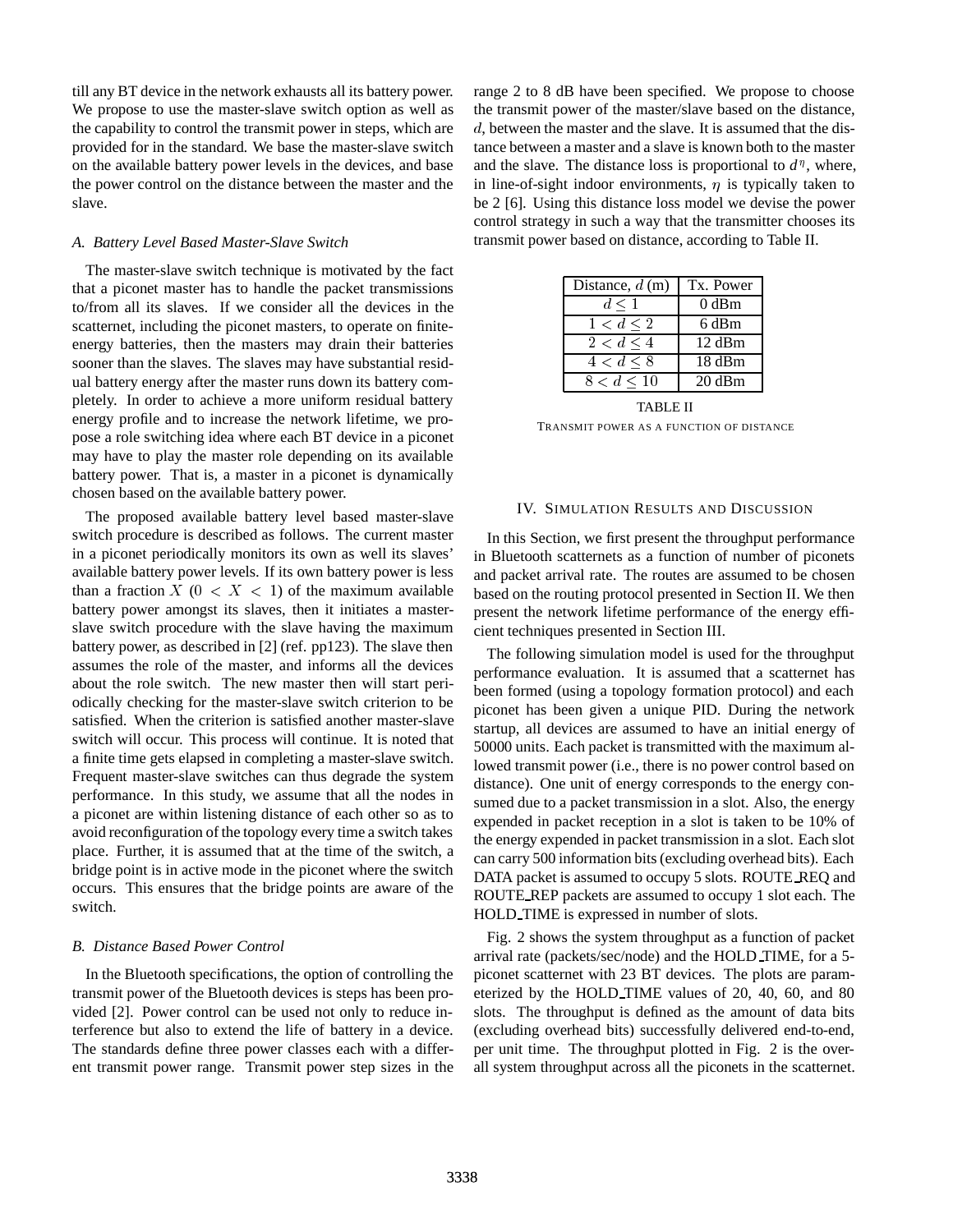The per-piconet throughput can be obtained by normalizing the system throughput by the number of piconets. It is observed that, as expected, the throughput increases as the packet arrival rate increases. When HOLD TIME=20 slots, a system throughput of about 550 Kbps is achieved implying a perpiconet throughput of about 110 Kbps/piconet. It is also noted that, for a given packet arrival rate, throughput increases as the HOLD TIME value is increased. This is because, if the HOLD TIME is small then the chances of the bridge point exchanging intra-piconet packets will be less, and this can result in reduced throughput. As the HOLD TIME is increased, more inter-piconet traffic can flow between the bridge point and the master leading to increased throughput. In the limits when HOLD TIME  $\rightarrow$  0 or HOLD TIME  $\rightarrow \infty$ , the bridge point will tend to become a full time slave to a particular piconet and cease to carry inter-piconet traffic. The throughput, in such cases, would be mainly due to intra-piconet traffic, and the delay for inter-piconet traffic will become prohibitively large. Thus, an optimum choice of the value of HOLD TIME needs to be made for efficient transfer of inter-piconet traffic. Considering that a bridge point can be one of the seven slaves in a piconet, and that 5 slots per data packet is considered (i.e., a full duplex transfer of 10 slots; 5 slots in the master-to-slave direction and 5 slots in the slave-to-master direction), we have used HOLD TIME=80 slots as a reasonable choice in all our subsequent simulations.

Fig. 3 shows the per-piconet throughput (in Mbps/piconet) as a function of number of piconets and packet arrival rate. We see that a throughput of 450 Kbps is achieved in a singlepiconet system at high arrival rates. This is about one half of the transmission rate of 1 Mbps, due to the TDD mode of operation between the master and the slaves and the overhead bits. As the number of piconets increase, the throughput per piconet comes down for a given packet arrival rate. This is because of the multiple hops that a packet may have to take for inter-piconet communications. For example, the per-piconet throughput achieved in a 5-piconet scatternet is about 130 Kbps compared to 450 Kbps throughput achieved in a single-piconet case.

Next, we illustrate the network lifetime and the number of packets delivered performance in Figs. 4 and 5, respectively, as a function of packet arrival rate *with and without the distance based power* control described in Section III.B. The number of piconets considered is 4, and the total number of devices is 20. It is observed that the network lifetime achieved with power control is more compared to that without power control. This is because power control reduces the energy spent in the packet transmission. Also the network lifetime reduces as the arrival rate increases (with or without power control). This is because at high load, devices may always have packets to send thus depleting the batteries faster. However, the number of packets sent during the lifetime increases as the arrival rate increases, as seen from Fig. 5. Also, the number



Fig. 2. System throughput versus packet arrival rate for different values of HOLD TIME. Number of piconets  $= 5$ . Number of nodes  $= 23$ .



Fig. 3. Per-piconet throughput versus packet arrival rate for different values of number of piconets, P.  $HOLD\_TIME = 80$  slots

of packets delivered with power control is more compared to that without power control. Note that the system throughput can be obtained from figs. 4 and 5 by computing the number of packets delivered per unit network lifetime times the number of data bits per packet, which turns out to be almost the same with and without power control. This means that power control achieves the same throughput as without power control but for an extended network lifetime.

Finally, the performance of the battery power level based master-slave switch is illustrated in Figs. 6 and 7. The network lifetime and number of packets delivered are plotted as a function of the master-slave switch factor,  $X$ . It has been assumed that a master-slave switch operation does not alter the existing topology, except for the master-slave role changes. In the simulations, the time taken for a master-slave switch to complete is taken to be 50 slots. Also, we have taken the energy expended during the master-slave switch operation by the new master, the old master, and the slaves, to be 15, 3, and 2 units of energy, respectively. The new master is assumed to consume more energy because it has to inform all slaves about